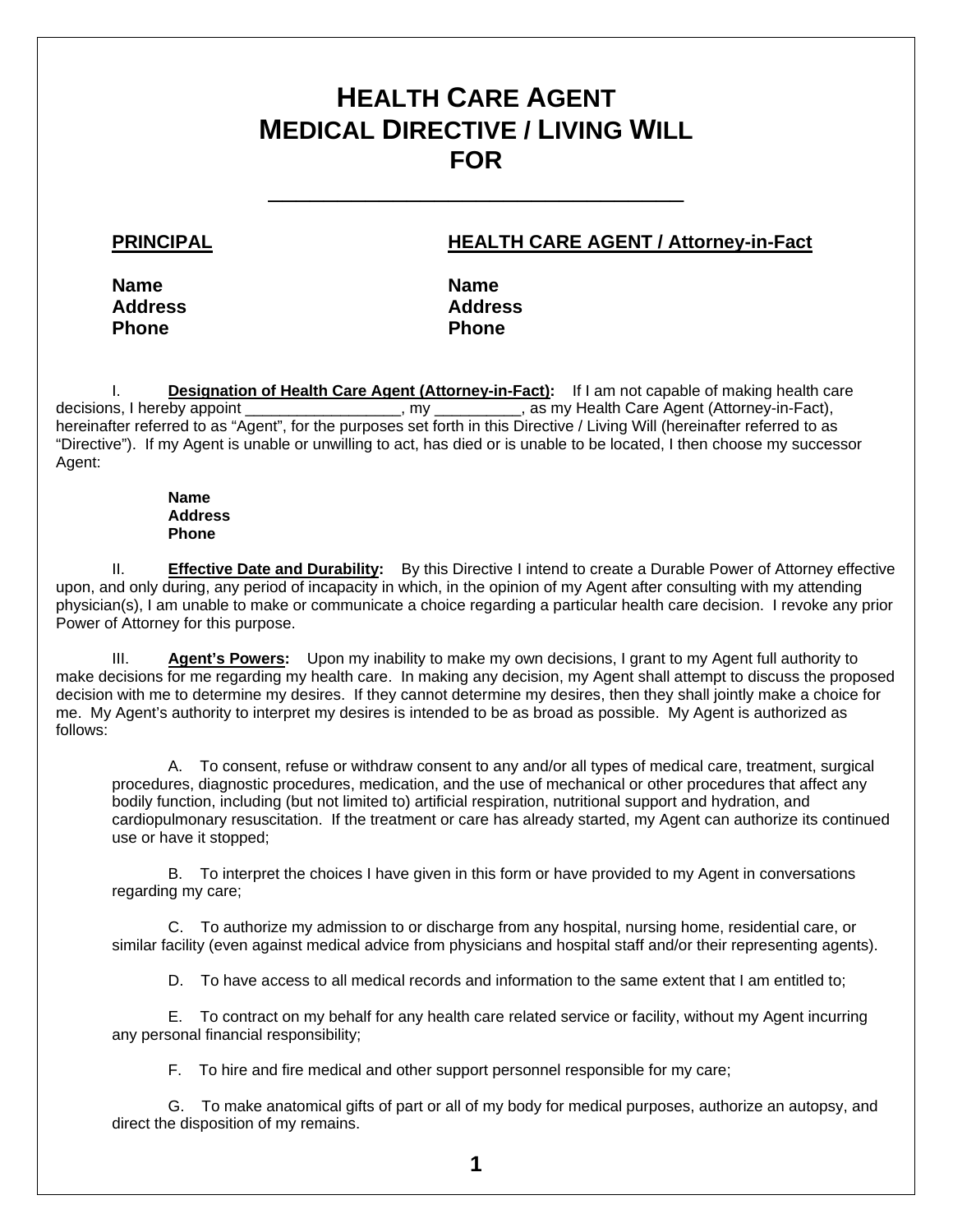IV. **Protection of Third Parties:** No person who relies in good faith upon my representations by my Agent or their successors shall be liable to me, my estate, my heirs or assigns, for recognizing my Agent's authority.

 V. **Nomination of Guardian:** If a guardian of my person should for any reason be appointed, I nominate my Agent or their successor named above. I am not in favor of the appointment of any outside, hospital/physicianinitiated, court-appointed guardian services.

#### VI. **Administrative Provisions:**

A. This Power of Attorney is intended to be valid in any jurisdiction.

 B. The powers delegated under this Power of Attorney are separable, so that the invalidity of one or more powers shall not affect any others.

# **MEDICAL DIRECTIVE AND LIVING WILL MEDICAL TREATMENT DECLARATION**

, being of sound mind, willfully and voluntarily make known my desire that my dying be prolonged artificially or otherwise as decided upon by my acting Agent.

## I. **Declaration:**

- If at any time I am diagnosed as being in an irreversible coma or persistent vegetative state; OR
- I have an incurable injury or illness considered to be a terminal condition; OR
- If my death will occur unless artificial life sustaining procedures are used; AND
- I am without reasonable hope of recovery with the ability to enjoy a quality of life thereafter, THEN
- A. I DIRECT MY AGENT TO INSTRUCT MY PHYSICIAN(S):

 That all life sustaining procedures, including artificially administered nutrition and fluids be withheld or withdrawn as decided upon by my acting Agent, except fluids administered for my comfort. Life sustaining procedures include major surgery, blood transfusions, dialysis and medical devices put in to assist with breathing; AND

 I understand that in an effort to keep me pain free, the medication may cause me to be drowsy or to sleep more than I would otherwise; however, I am not consenting to euthanasia or assisted suicide by drug-induced coma; AND

 It is my express wish that I be permitted to die naturally if possible, as decided upon by my acting Agent.

## II. **My Understanding and Intent:**

- A. I understand the full import of this Declaration, and I have the emotional and mental capacity to make this Declaration.
- B. In the absence of my ability to give directions regarding the use of life sustaining procedures, it is my intention that this Declaration be honored by my Agent, family, attending physician(s) and hospital staff as the final expression of my legal right to medical and surgical treatment and the administration of life-sustaining treatment and nutrition.

## III. **My Choices Regarding Comfort:**

- **Please make certain that I am free of pain.**
- I l wish to be kept hydrated.